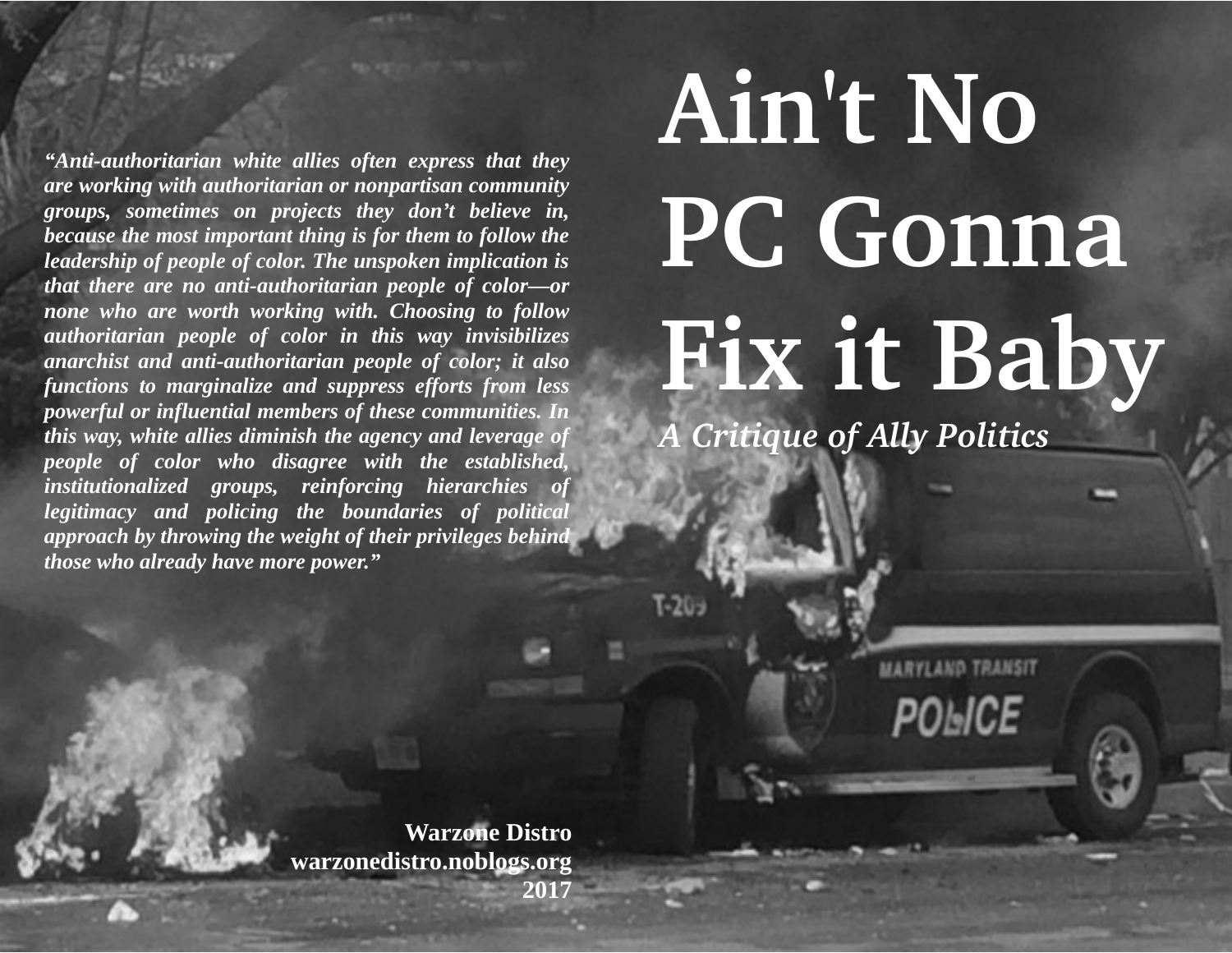

# **Contents:**

*-Charity Is to Solidarity What Ally Is to Affinity*

*-Allyship as Identity*

*-Legitimacy, Justification, Authority*

*-Example from the Streets*

*-Community Policing and Power*

*-Not Trying to Get Comfortable—Trying to Get Free*

*-Just Because You Feel Like You Broke It, Doesn't Mean You Need to Fix It*

death and his murderer's acquittal were dramatically emotional for many of my younger white friends; it was clearly a moment of realization about something big. In conversations with other friends of color, however, the pain of the unexceptionality of this case was always at the forefront. We all know this is standard treatment for youths of color. A young friend of mine put it best when he said, "Of course I'm mad; I'm always mad at the police. But I don't know why anyone is surprised. This is how we're always treated. I just wish those white girls would stop crying and get up."

# Here are a few tips.

Slow down: Don't try to fix it. Don't rush to find an answer or act out of your guilt. Remember that many of your comrades have been doing this work for a long time and experience the kind of oppression you're learning about more acutely than you. It didn't start with you and isn't going to end with you.

Keep it internal: Don't take up too much space with your thoughts and emotions. Be sensitive to the fact that folks are in a variety of places in relation to what you're working through; don't force conversations on others, especially through the guise of public organizing. know that it may hurt others if you share your feelings unthinkingly.

Read about it: Look for resources from people of a variety of political ideologies and experiences of identity to challenge yourself and get the widest range of input.

Listen to older people: Listening to stories from your eighty-year-old African American neighbor when you're working through questions around racism will likely be thought provoking, regardless of their political ideology or your life experience. Don't underestimate what a little perspective can do for you.

Don't make your process the problem of your comrades: Be careful not to centralize yourself, your stake in fixing the problem, or your ego. Work it out on your own, and with close friends and mentors.

"All you see are demographics. All you hear is "systems". Without undressing me down to the sum of my parts you cannot achieve that checking-your-privilege erection. You defend dogma cuz it's all you've got left But, Humanity won't fit into data bars or scripted syllabi. And won't stick around when you can no longer see it. Undressing us all with your politics you become the most correct And also an entity you'd probably hate—could you escape for a moment? You steal our dignity and undermine our friendship when the dots connect. And I see you seeing me through the activist gaze. I'm not the beating heart I feel.Your eyes just reflect a female queer blob of color."

*—Rakhee Devasthali*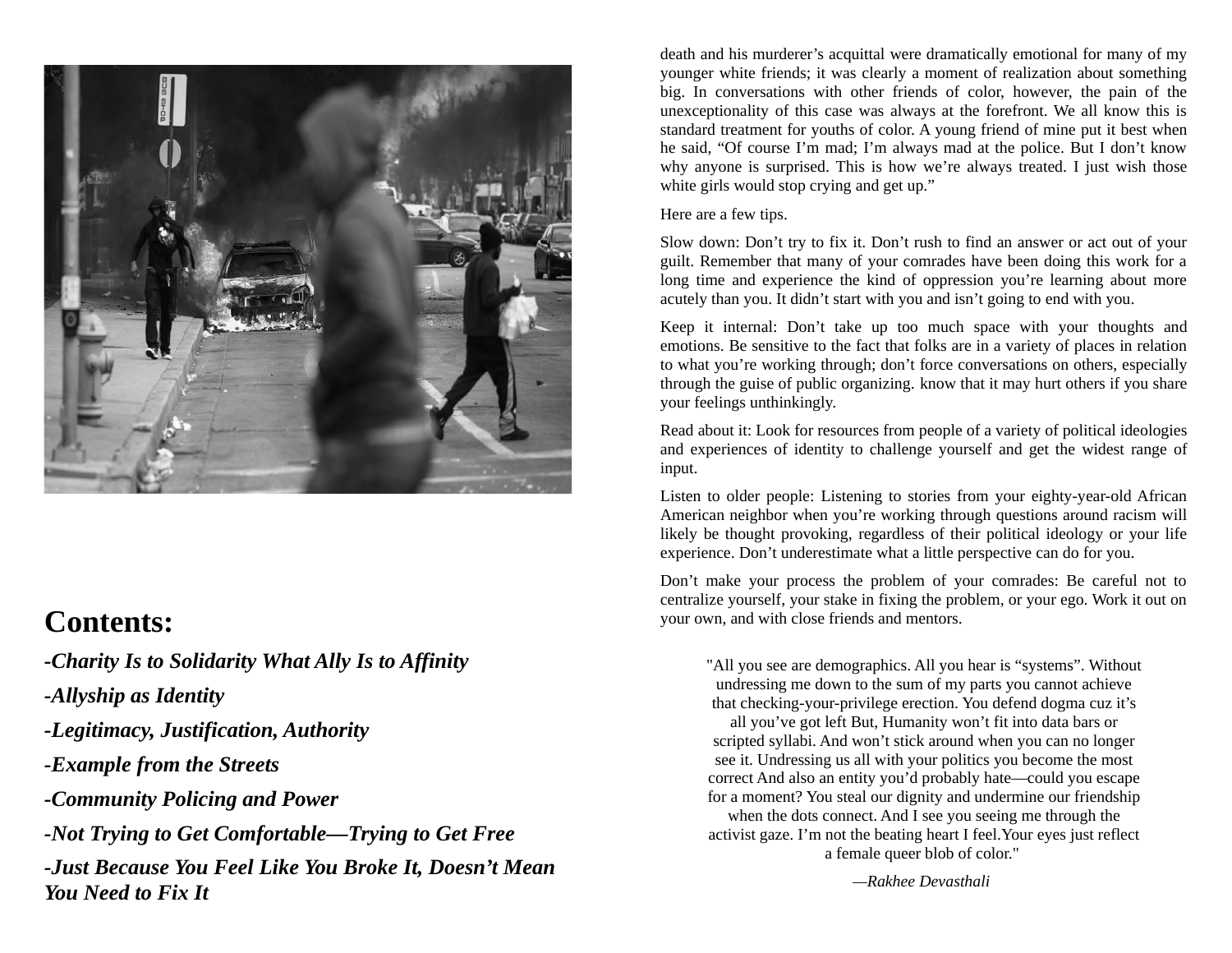by gone era while in practice being forced to fetishize our spiritual powerlessness." —from the zine Escalating Identity.

Revolutionary struggle is indeed radically unsafe. It is a project that can and does mean prison or death for some of us, and it is important to be aware that these risks can intensify based on where people are situated in the matrices of oppression. The concept and role of ally politics, however, has distorted this awareness into a practice of collective policing by would-be managers who are shielded from criticism by the authority of a depersonalized, stereotyped other.

The ally framework individualizes structures of oppression, shifting discussion away from how to attack those structures and emphasizing individual behavior instead. The focus on individual privilege has become such a popular political discourse precisely because it does not necessarily question the structures that create that privilege. It is essential to understand how systematic forms of oppression shape us, but the point is to collectively dismantle the structures of domination that produce and perpetuate those privileges. Individual transformation can only happen concurrently, not prior to this. We all experience fear and doubt, and wanting to relinquish our responsibility for the choices we make is a natural response to those feelings, but we must hold those fears as our own, as we must hold our desires for freedom as our own. When we act on behalf of an imagined "other," it makes honest communication around tactics, strategy, and solidarity impossible, shattering our relationships and fueling mistrust where there could be affinity. Our relationships are not what we need to be breaking.

#### **Just Because You Feel Like You Broke It, Doesn't Mean You Need to Fix It**

Growing up in this culture, we're taught so much hatred for the parts of ourselves as well as others who are different from the mainstream or dominant culture. We learn what it means to have good hair or a good nose; we're told our lightest-skinned sibling is the most beautiful; we're taught shame about the size and shape of our bodies, and about who and what we desire. White supremacy, misogyny, and all the ideologies that create "the other" are at once superficial and incredibly rooted within us.

It is inevitable that as we develop a critical analysis of the various axes of identity—race, gender, class, ability, and more—that we will experience deeply personal and political moments of self-realization about ourselves and our relationships with others as well as the way this culture functions. It is important and positive that we make those kinds of developments in identifying how oppression works, internally and externally. Yet we must not get so caught up in our own self-discoveries that we unthinkingly put those breakthrough moments on others who live daily with the realities we are just beginning to understand.

Trayvon Martin became a symbol for this generation of the normalcy of violence perpetrated against criminalized, black bodies. The events around his

After several recent disappointing and hurtful experiences—and to be clear, a lifetime of related minor and major run-ins with friends, comrades, and activists —my need is unrelenting for us to rethink how we engage with the question of otherness and our organizing. How do we integrate a genuine approach to oppression and anti-oppression? This writing takes apart the concept of "ally" in political work with a focus on race, though clearly there are parallels across other experiences of identity.

#### **Charity Is to Solidarity What Ally Is to Affinity**

Thanks to experience working with indigenous and other international solidarity movements, anarchists and antiauthoritarians draw a clear line between charity and solidarity based on the principles of affinity and mutual aid. Affinity is just what it sounds like: the idea that we can work most easily with people who share our goals, and that our work will be strongest when our relationships are based in trust, friendship, and love. Mutual aid is the idea that we all have a stake in one another's liberation, and that when we act from that interdependence, we can share with one another as equals.

Charity, by contrast, is one-sided: one shares "excess" wealth on one's own terms. Ideologically, charity implies that others inherently need the help—that they are unable to take care of themselves. This is patronizing and selfish. It establishes some people as those who assist, and others as those who need assistance, stabilizing oppressive paradigms by solidifying people's positions in them.

Autonomy and self-determination are essential to the distinction between solidarity and charity. Recognizing the autonomy and self-determination of individuals and groups acknowledges their competence and capability. The framework of solidarity affirms that other groups have something of worth to be gained through interactions with them, whether materially or by gaining something less tangible like perspective, joy, or inspiration. The solidarity model also dispels the idea of one inside and one outside, foregrounding how individuals belong to multiple groups and groups overlap with one another, while demanding respect for the identity and self-sufficiency of each of those groups.

The charity and ally models, on the other hand, are so strongly rooted in the ideas of I and the other that they force people into distinct groups with preordained relationships to one another. According to ally politics, the only way to undermine one's own privilege is to give up one's role as an individual political agent, and follow the lead of those more or differently oppressed. White allies, for instance, are explicitly taught not to seek praise for their ally work, especially from people of color—yet there is often a distinctly selfcongratulatory air to the work of allyship and a false humility. Many white allies do their support work in a way that recentralizes themselves as the only individuals willing to come in and do the hard work of fighting racism on behalf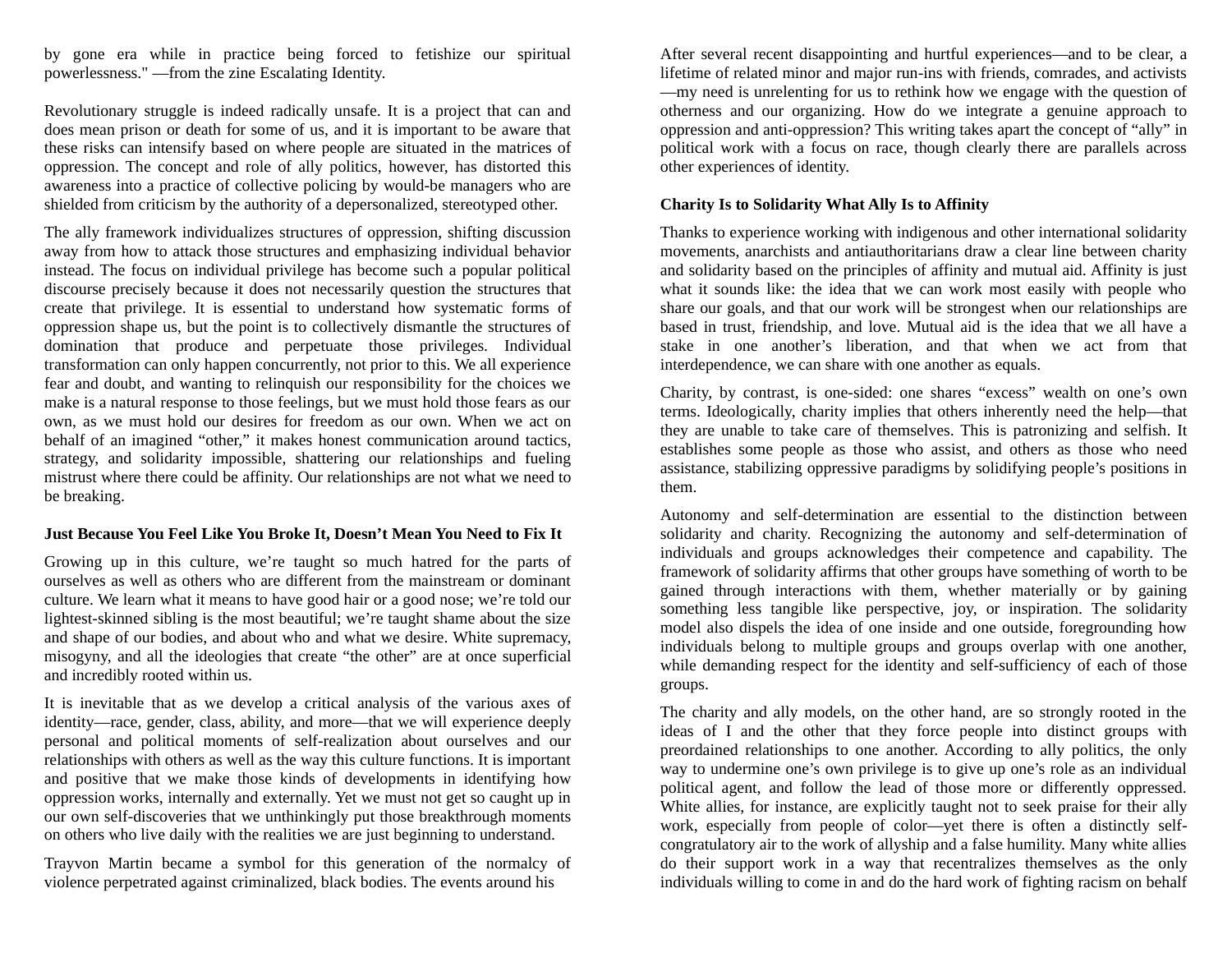# of people of color.

Whereas ally politics suggest that in shifting one's role from actor to ally one can diminish one's culpability, a liberating or anarchist approach presumes each person retains their own agency while also accounting for and responding to others' desires, revealing how our survival/liberation is fundamentally linked with the survival/liberation of others. This fosters interdependence while compelling each person to take responsibility for their own choices, with no boss or guidance counselor to blame for their decisions.

For a liberating understanding of privilege, each of us must learn our stake in toppling those systems of power, recognizing how much we all have to gain in overturning every hierarchy of oppression. For many people, this requires a shift in values. A rights-based discourse around equality would lead us to believe that we could all become atomized middle-class families of any race who are either straight or gay married. But anyone who's been on the bottom knows there's never enough room for everyone on the top—or even in the middle. A collective struggle for liberation can offer all of us what we need, but it means seeking things that can be shared in abundance—not privileges that are by definition limited resources, such as wealth and social legitimacy that are only available on account of others' poverty and marginalization.

# **Allyship as Identity**

The concept of allyship is embedded in the rights-based discourse of identity politics. It assumes that there are fixed groups of people (black people, women, gay people, and so on) who are structurally oppressed in our society, and that we must work across these differences in identity to achieve equality for all. In the discourse of ally politics, this responsibility falls especially on those who benefit from those structural oppressions. Thus allyship is born as an adjunct of identity —and as an identity unto itself.

Allyship centers on the idea that everyone's life experiences are shaped by their perceived identities, and thus someone with an identity that is privileged in our society cannot understand the experiences of someone with an identity that is oppressed. There is no "essential" experience of belonging to any of these categories, however. Oppression runs along countless axes, and the subtleties of our experiences are irreducible—which makes a strong case for listening to and trusting each other wherever we possibly can.

A good ally learns that if one can never understand the implications of what it is to walk through this world as an oppressed [fill in the blank with a person on the receiving end of a specific oppression], the only way to act with integrity is to follow the leadership of those who are oppressed in that way, support their projects and goals, and always seek out their suggestions and listen to their direction.

This gets complicated, quickly, as soon as the aspiring ally starts navigating

conflict brought up important questions about how to navigate multiple risk levels within a single event, build trust that can translate into plans for safety in the streets, and organize exit strategies that accommodate different groups of people. But the communication by some people on behalf of others dramatically escalated the situation.

While the march was still in progress, somehow I was tasked with talking to members of a different organization who work in a nearby neighborhood with undocumented folks. I approached a group of people who were visibly upset that others remained in the streets, and I had a brief but intense interaction with a man I'd never met before. I don't remember the exact words that we exchanged, but I remember calmly approaching him and asking if we could speak about what was going on. He responded by screaming in my face. After walking away from that interaction, I turned to a woman from the same organization to try again to see if we could strategize a workable solution. She launched into a tirade about how I must not understand the disproportionate police harassment that people of color—especially undocumented people would face if the police chose to attack the march that day. With hard-to-veil irritation, I asked her if she had ever personally experienced police violence or had ever spent time in jail. When she answered "no," I told her how ridiculous it felt for her to make such baseless assumptions about me when I had more stories than I cared to share about police violence in both social and political contexts relating to race and gender. Then I asked her what kind of conversation she expected we could have when she was speaking so stridently about experiences that weren't even hers. She apologized and said that she would just rather talk after the march was over.

After the march, my housemate told me a story from the day that I can only explain as a temporary loss of perspective. While she was walking in the street with her five-year-old nephew, a mutual friend of ours who was frustratedly trying to redirect everyone off the street and on to the sidewalk approached her. With a bullhorn to her mouth, this friend shouted at my housemate to get out of the street. At this point, my housemate said to me with some confusion and sadness, "I thought she was coming to talk to me, but she didn't even say hello to me. She didn't speak my name. She pretended that she didn't know me. I know she knows who I am, but she acted like I was just a body, separated from our hearts."

# **Not Trying to Get Comfortable—Trying to Get Free**

We are told that resistance lies in "speaking truth to power" rather than attacking power materially. We are told by an array of highly trained "white allies" that the very things we need to do in order to free ourselves from domination cannot be done by us because we're simply too vulnerable to state repression. At mass rallies, we're replayed endless empty calls for revolution and militancy from a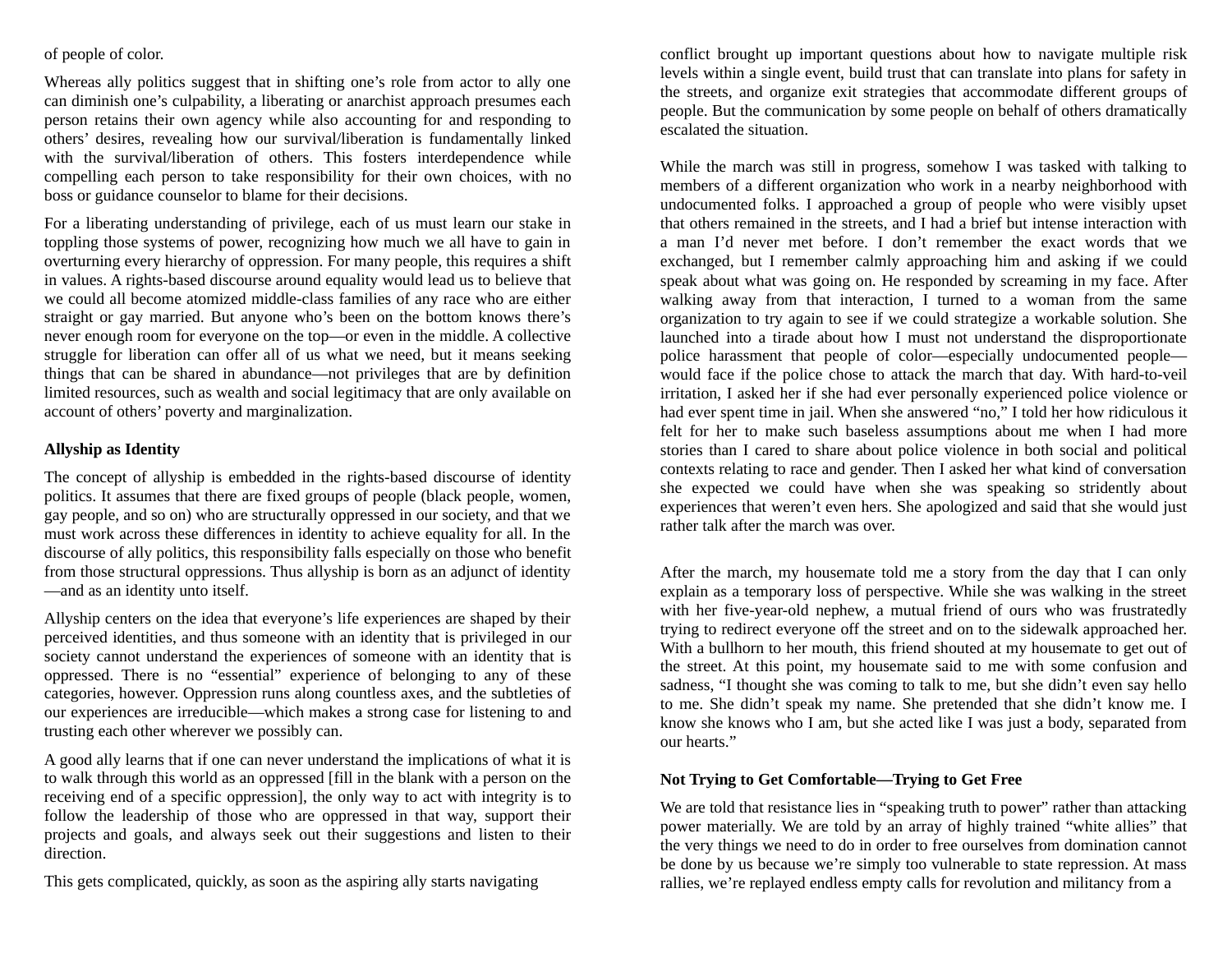Some of the folks who had marched from the plaza to the speak-out, including several mothers of youths being held in the jail, rallied the crowd to march to the jail, and a few people continued the speak-out as many folks from the speakout joined the marching crowd in taking the demonstration out into the night. Did the black folks at the speak-out need a few young white folks to speak for them? Certainly none of us needed white radicals to do the police's job for them.

#### **Community Policing and Power**

Perhaps the least legible aspect of ally politics is the tendency for people who otherwise seem to aspire to relationships free of domination to try to exert control over others. Is it because when we feel like we occupy the most legitimate or most objectively justified position, it is easy to inflate our sense of righteousness? Or is it that we feel that when we have the most information—or most connec tions— desires, revealing how our survival/liberation is fundamentally linked with the survival/liberation of others. This fosters interdependence while compelling each person to take responsibility for their own choices, with no boss or guidance counselor to blame for their decisions.

During the anti-globalization movement at the turn of the twenty-first century, I often found myself in baffling arguments about "violence" with pacifists or others who self-described as adhering to a strict code of nonviolence. Many of the same folks who argued that we shouldn't do anything that could hurt someone else's property consistently yelled at other people so aggressively as to make them feel threatened; some also engaged in emotional manipulation and passive-aggressive maneuvers in meetings and during demonstrations. Several times, I saw "nonviolent" demonstrators physically hurt other protesters, attempting to drag them out of the streets for spray painting a wall or breaking a window.

Why do people feel justified trying to pacify others—even when they know little about them? Such vehement attempts to contain others' rage and rebellion often needlessly escalate conflict between those who should be able to struggle together, not against each another.

For instance, a few years ago, at a May Day march in our town, an unnecessary conflict erupted out of attempts to negotiate within a large crowd about whether or not some should continue marching in the street without a permit. At least one group of organized undocumented folks asked others to stay out of the streets because they didn't want to risk arrest. In this minimally policed and low-tension situation, rather than beginning conversations about whether it was possible to create space where some people could be in the street and some could be on the sidewalk, several people shifted immediately into control and management mode, increasing the antagonism and artificially creating two opposing sides.

In retrospect, there were numerous ways that we could have worked through this respectfully with better communication both before and during the march. The

through the world and discovers that there is no singular mass of black people, latino folks, or "people of color" to take guidance from, and that people within a single identity not only disagree with each other but also often have directly conflicting desires and politics. This means that one cannot be a white ally (for example) as an identity; one can be an ally to specific people of color in specific situations, but not to people of color as a whole category.

### **Legitimacy, Justification, Authority**

In seeking oppressed groups to take direction from, white folks often end up tokenizing a specific group whose politics most match their own. "What does the NAACP [or Critical Resistance, or the Dreamers] think about this?" Likewise, they may latch on to the most visible "leaders" of a community because it is quicker and easier to meet the director of an organization, minister of a church, or politician representing a district than to build real relationships with the people those leaders purport to represent. This approach to dismantling racism structurally reinforces the hierarchical power that we're fighting against by asking a small group to represent the views of an entire category of people with radically different lived experiences.

Perhaps you've watched or participated in organizing that seeks to develop the leadership of individuals who live in a specific neighborhood or work in a particular kind of labor force. This language seems to offer the benevolence of the skills of the organizing group to those who haven't been exposed to such ideas. In fact, it is coded language describing a reductive and authoritarian approach imposing an organizing model on a group of people from the outside. It also conveniently creates spokespeople who can then be used to represent the whole of that (often heterogeneous) body of people. Over the last several decades, an entire elite class of politicians and spokespeople has been used to politically demobilize the communities they claim to represent.

Anti-authoritarian white allies often express that they are working with authoritarian or nonpartisan community groups, sometimes on projects they don't believe in, because the most important thing is for them to follow the leadership of people of color. The unspoken implication is that there are no antiauthoritarian people of color—or none who are worth working with. Choosing to follow authoritarian people of color in this way invisibilizes anarchist and anti-authoritarian people of color; it also functions to marginalize and suppress efforts from less powerful or influential members of these communities. In this way, white allies diminish the agency and leverage of people of color who disagree with the established, institutionalized groups, reinforcing hierarchies of legitimacy and policing the boundaries of political approach by throwing the weight of their privileges behind those who already have more power. There is at least as broad a range of political ideologies in communities of color as in white communities, but no one would ever assume that there is a single white community or that there are "representatives" capable of speaking for all white people as a whole.